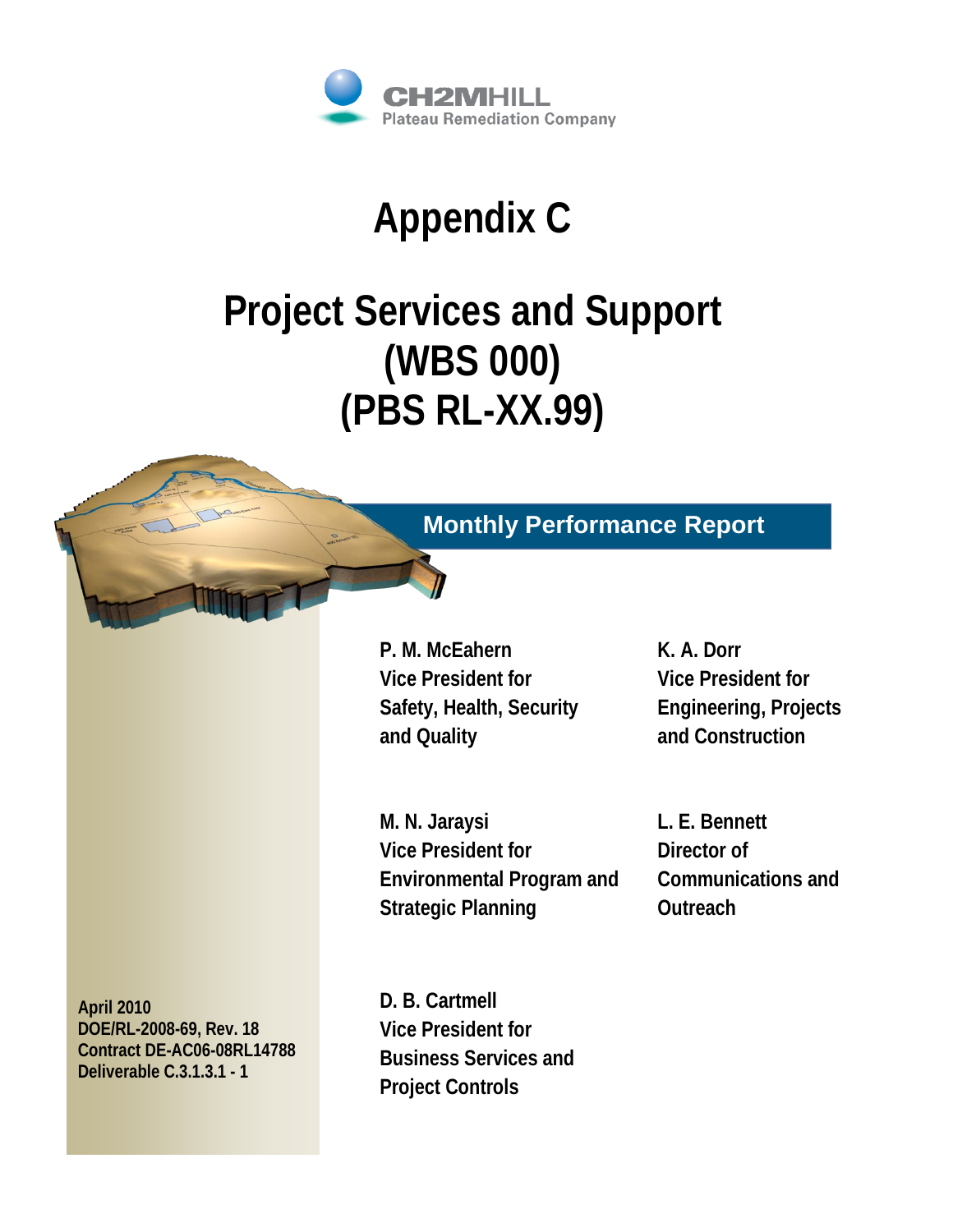## **PROGRAM SUMMARY**

Project Services and Support functional activities continues to provide support and technical services to all CHPRC projects as well as central management of cross-cutting services.

## **TARGET ZERO PERFORMANCE**

|                                                          | <b>Current</b><br><b>Month</b> | <b>Rolling</b><br>12 Months | <b>Comment</b> |
|----------------------------------------------------------|--------------------------------|-----------------------------|----------------|
| Days Away,<br><b>Restricted or</b><br><b>Transferred</b> | $\overline{0}$                 | $\mathbf{0}$                | N/A            |
| <b>Total Recordable</b><br><b>Injuries</b>               | $\overline{0}$                 | $\mathbf{0}$                | N/A            |
| <b>First Aid</b><br><b>Cases</b>                         | $\overline{0}$                 | $\mathbf{0}$                | N/A            |
| <b>Near-Misses</b>                                       | $\theta$                       | $\Omega$                    | N/A            |

## **KEY ACCOMPLISHMENTS**

#### **Safety, Health, Security, and Quality**

- The Monthly President's Zero Accident Council (PZAC) meeting was held on April 21. The CHPRC Deactivation & Decommissioning (D&D) Project sponsored the meeting. The three principal themes for the meeting centered on the prevention of wind-related accidents/injuries, the use of appropriate personal protective equipment, reinforcing the new "GOAL" (Get Out and Look) program (reference March 2010 Report), and a heightened awareness to the increase in sprain and strain-type injuries. Notable agenda items covered included recordable injury and vehicle incident reviews, an employee health topic on how to read and understand food labels, an environmental topic on recycling and pollution prevention, and employee recognition in the form of two workers receiving HERO awards for aiding others in distress (off the job events).
- Additional significant SHS&Q-related Program activities during the month included:
	- o Development and issuance of the following five *Thinking Target Zero* bulletins: CHPRC Endorses DOE Stop Work Policy, CHPRC Endorses Worker's Bill of Rights, Odors, Buying Recycled and Biobased, and Snakes – On the Plateau. In addition, two Special Safety Bulletins were also processed: Non Emergency Communications, and Excavation Safety.
	- o Released the production version of the Workers Observing Workers (WOW) Peer Safety Observation electronic database for CHPRC use in documenting observations performed.
	- o Implemented the new Site Wide Excavating, Trenching and Shoring procedure (DOE-0344) into Project use.
	- o OS&IH completed a review and initial response to address the inspection results originating from the DOE-HQ Chronic Beryllium Disease Prevention Program Assessment.
	- o Participated as a CHPRC member to the Site Wide Industrial Hygiene Database Development Team, designed to create a multi-contractor endorsed software system.
	- o Commenced with system reviews to determine the feasibility and value-added for linking the

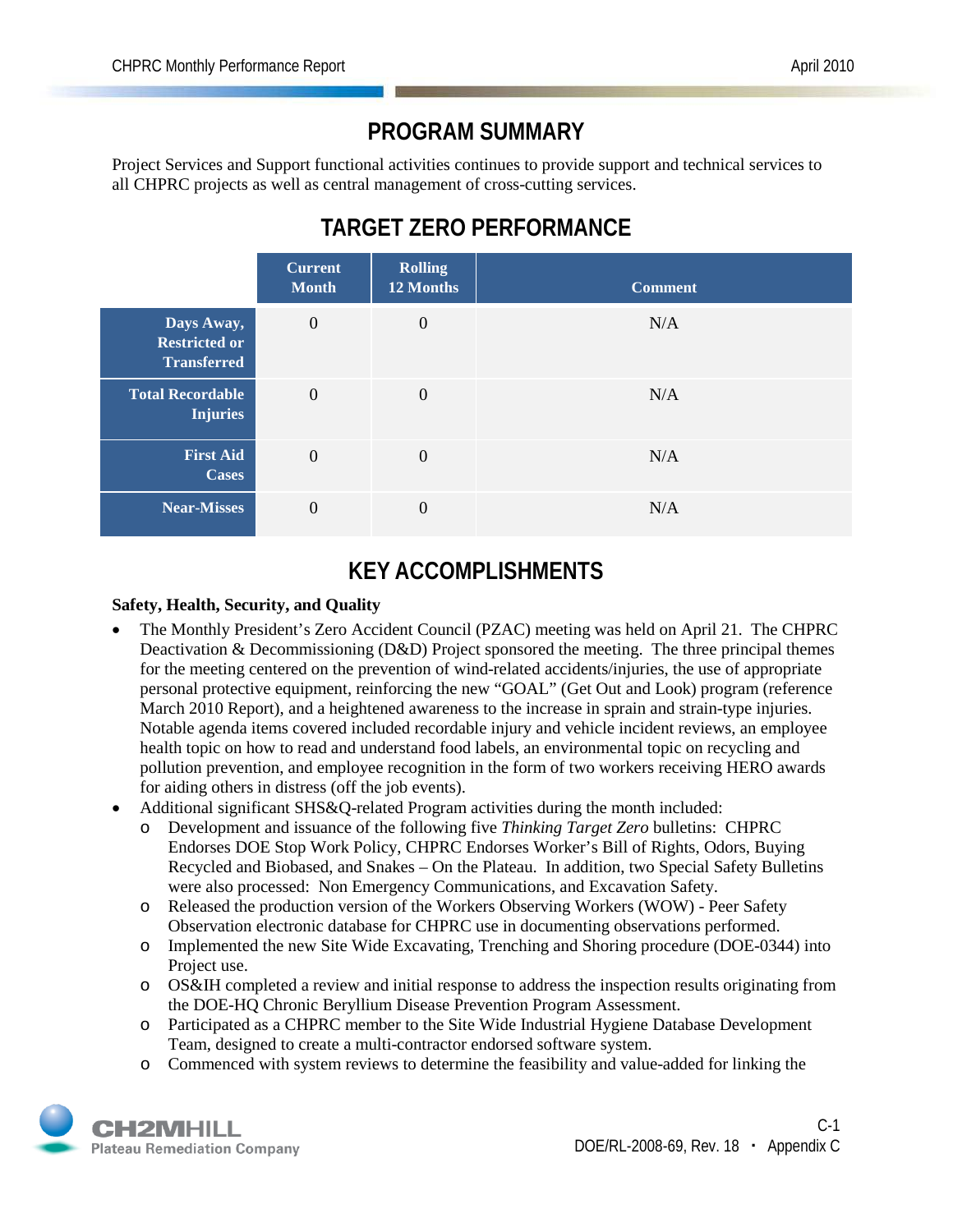Automated Job Hazard Analysis (AJHA) and Employee Job Task Analysis (EJTA) processes to the IH database.

- o Provided support to activities involving emergency response drills, excavation work, critiques and causal analyses, hazardous energy control, and stop work issues.
- o Final preparations continued throughout SHS&Q and Projects for participation in the May 2010 community Health and Safety Exposition.
- o Continued to provide SME technical participation in multi-contractor program development teams working on electrical safety, fall protection, and Industrial Hygiene database program elements.
- o Benchmarked two other DOE contractors' hazard analysis tools to evaluate alternatives for D&D work.
- o Transmitted to DOE this month:
	- Contaminated Equipment Special Packaging Authorization (CE-SPA) Checklist for Multiple Glovebox Assemblies
	- Transmittal of Alpha Caissons Waste Retrieval Project Major Modification
	- Notification to not Maintain the Certificate of Compliance for the Hanford Unirradiated Fuel Package
	- Revised CE-SPA Checklist for Neutralized RadPro
	- Submittal of the Justification for Continued Operations for the Removal of Temporary Hazard Controls for Surveillance and Maintenance Facilities
	- Transmittal of the Waste Encapsulation and Storage Facility 2010 Safety Basis Update, the Annual Unreviewed Safety Question Report, and the List of Safety Basis Documents
	- Transmittal HNF-5356, D&D Project: 100K Area Authorization Agreement, Revision 12
	- Factual Accuracy Review for Unreviewed Safety Question Surveillance Report 10-SED-PRC-012
- o Received DOE approvals for the following:
	- CE-SPA Checklist for Multiple Glovebox Assemblies
	- Submittal of Final Hazard Categorization (FHC) for 105-KE Reactor Facility Core Removal Activities and a Core Removal Project Major Modification Determination
	- Transmittal of Next Generation Retrieval Safety Design Strategy (SDS) for Approval
	- Revised CE-SPA Checklist for Neutralized RadPro
	- Approval of Alpha Caissons Waste Retrieval Project Safety Design Strategy (SDS)
	- Approval of Justification for Continued Operation (JCO) Regarding the use of a Slow Solubility Assumption and Associated Safety Basis Changes for the Plutonium Finishing Plant (PFP)
	- Transmittal of 100K Unreviewed Safety Question (USQ) and Associated Final Safety Analysis Report (FSAR) and Technical Safety Requirement (TSR) Update
		- o Submittal of Annual Update to the 105K West Basin Safety Basis Documents
- o Performed 38 self-assessments in April.
- Status of SHS&O Performance Indicator Trend Analysis:
	- o **Issue:** The CHPRC Work Management system has demonstrated a non-improving negative trend. CHPRC projects continue to experience events that indicate weakness in work coordination and work release processes.

**Status:** Corrective actions have been initiated and performance will continue to be monitored for improvement.

**Action:**

- − Completed implementation of release authority designation requirements
- − Implementing formal CONOPS mentoring process, Conduct of Work Charter and plan drafted

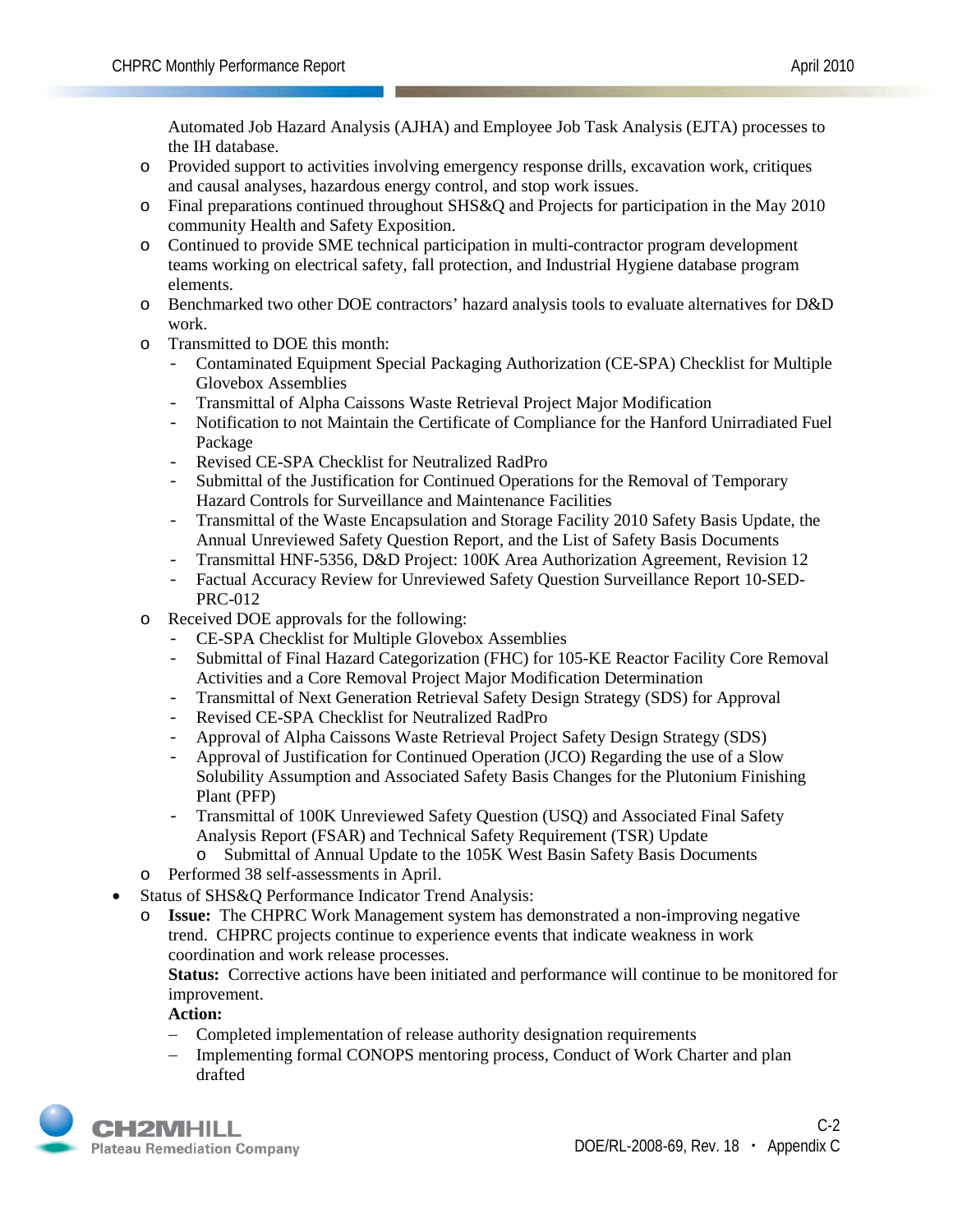- − Hired additional CONOPS mentors championed by CHPRC Chief Operating Officer, lead mentors in place in April
- − Ongoing interface with project representatives in development of revised Work Control Program
- o **Issue:** A non-improving trend of radiological contamination spread to uncontaminated areas was identified during a self-assessment of the contamination control program (SHS&Q-RC-09-MA-003).

**Status:** 

- − Analyzed causal factors and implemented corrective actions to address contamination spreads at all project areas
- − Implemented specific process changes in D&D work practices, waste package grouting, radioactive material storage, and handling of contaminated liquids
- − Corporate CH2M Hill assessment to verify effectiveness of corrective actions was performed in April.

**Action:** Continue monitoring through evaluation of monthly performance indicators with RL during monthly CAS/CAM meetings

o **Issue:** A Recurring Occurrence Report was identified for Vehicle Safety. **Status:** Completed formal causal analysis and presented to the Executive Safety Review Board (ESRB) in February.

**Action:** New "GOAL" (Get Out and Look) program has been instituted; continue to monitor progress.

o **Issue:** Quality of Closure Actions in CRRS requires improvement.

**Status:** Presented to the ESRB the first set of data since implementation (one month)of the revision to PRC-PRO-QA-052 adding additional Issues Management oversight of closure actions/documentation. The rate of problems is ~33% rework/revision of submitted corrective action plans.

**Action:** Improvements to PRC-PRO-QA-052, Issues Management, providing additional direction was published April 5, 2010. Progress will be monitored and reported to senior management through monthly performance reviews.

#### **Environmental Program and Strategic Planning (EPSP)**

- A site-wide review of underground storage tanks for hazardous waste (RCRA Subtitle C) and regulated substances such as petroleum products (RCRA Subtitle I) was conducted by the Environmental Protection Agency. The list of tanks evaluated included 59 under CHPRC work scope. One issue was noted. The fuel storage tank for the emergency generator at PFP did not have the required overfill prevention device. A field citation was issued which requires the payment of a \$420.00 penalty and corrective action within 60 days.
- The annual compliance assessment of the Cold Vacuum Drying Facility (CVDF) was conducted by Washington Department of Health on April 27. The review was very thorough and several documents were reviewed and/or requested. No issues have been identified to date by WDOH. A written report is pending.
- Elevated readings for some isotopes data was reported from the near facility ambient air monitoring network. Results from monitors in the 100K area and from a monitor near B-Plant for the second half of calendar year 2009, were higher than historic values. The B-Plant readings appear to be an anomaly, while the 100K data were similar to the first half of the year and were expected due to the D&D activities in the area and the proximity of the monitors to that work. Final approval for relocation of ambient air monitors in the 100K area was received from WDOH. This approval will allow the monitors to be moved away from locations that were appropriate during facility operations but are too close to D&D locations and in some cases within the footprint of areas that may need to be excavated.

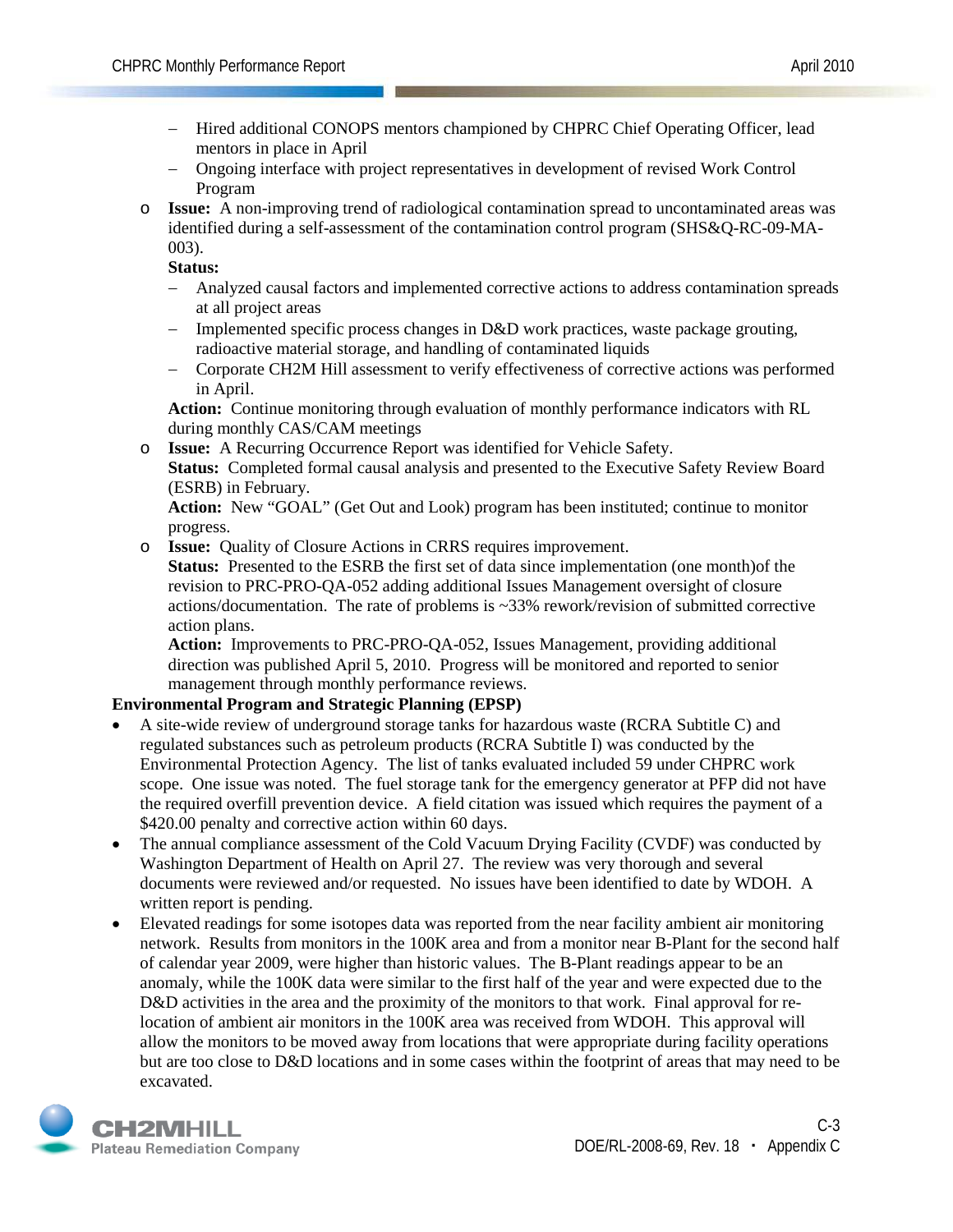- RL accepted a revised white paper addressing alternative asbestos management for U Ancillary Facilities demolition work. This will allow CHPRC to demolish facilities with asbestos in place.
- A Class I Modification to change the schedule for preparation of the IDF risk budget tool was submitted and approved by Ecology in mid-April. The justification was delay in completion of the TC&WM EIS, and first waste acceptance at IDF currently anticipated no earlier than 2019. This approval allows CHPRC to avoid an unnecessary cost.
- Identified opportunities to achieve a 50% schedule confidence for each PBS for both ARRA and contract life-cycle. Developed a three-year spend plan and manpower projections in support of RL and HQ budget meetings. Performed Pertmaster® risk analyses in support of several baseline change requests.
- Completed the 218-W-4B Alpha Caissons Technical Information Report (CHPRC-00585). Report was issued on April 19, 2010.
- The Remedial Design Report Annotated Outline has been completed and all approvals received, and several others are under review by regulatory agencies and/or DOE.
- The Computer-Based Authoring System (CBAS) continues to evolve into an integral tool.
- During the month of April, one Independent Assessment, one worksite assessment and the following four surveillances were completed:
	- o QA-EQA-SURV-10-019, Surveillance of the 100-K and STP: Review planning activities of NEPA values into T-Plant Documents. No issues were identified
	- o QA-EQA-SURV-10-020, Risk Assessment Modeling: Determine if Modeling Function is in compliance with the EQAPP. Two findings were identified.
	- o QA-EQA-SURV-10-021, Determine if planning of PCB paint samples complies with procedure GRP-EE-01-2.12. No issues were identified.
	- o QA-EQA-SURV-10-064, WESF: Review Stack 296-B for compliance with Method 114 (NESHAPS).

#### **Business Services and Project Controls**

- In April 2010, CHPRC approved and implemented twelve (12) baseline change requests, of which five (5) are administrative in nature and did not change budget, schedule or scope. The remaining seven (7) change requests are summarized in the Overview. Overall for April 2010 the contract period PMB budget is increased \$195.8K. Management reserve, in the amount of \$429.3K, is used to cover escalation resulting from realized risk SGW-031A.
- Property Management initiated the annual inventory of Sensitive Property in February. A total of 4,507 items will be inventoried. As of April 26, 2,851 items or 63% of the items have been verified. There have been no items reported on Loss/Damage/Destruction reports to date. The target for completion of field work for this inventory is July 21, 2010.
- Facility Management accepted from construction three of the eight remaining Phase II ARRA Mobile facilities included in the EPC/S&GW Complex.
- The Phase III ARRA mobile office project is underway with the procurement of 34 units. Deliveries commenced on April 2, 2010 and 19 units have been delivered as of April 30, 2010. All units are scheduled for occupancy prior to June 30, 2010.
- The Phase IV ARRA Mobile office project will provide five (5) additional units for EPC in the 200 East Unsecured Core Area adjacent to the EPC/S&GW complex. The contract has been awarded to Pacific Mobile Structures and manufacturing is underway.
- During April, CHPRC Procurement group awarded /amended \$79M in subcontracts to support Base/ARRA acceleration objectives. Record levels of procurement volume have been processed over first 19 months of the contract (\$1.1B in new awards including \$449 million for ARRA). The inception-to-date procurement volume encompasses 9500 releases, 5200 POs, and 84,600 P-Card

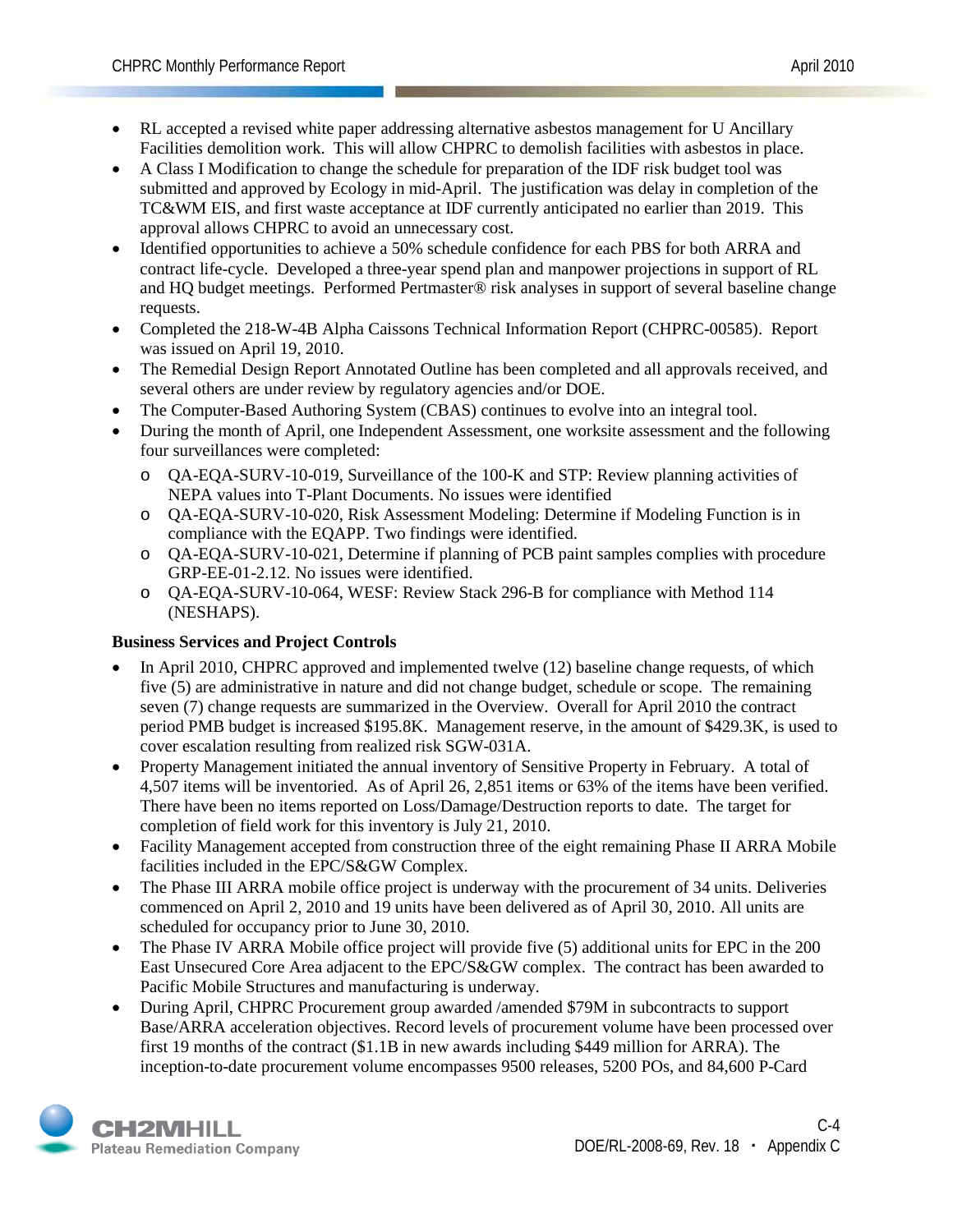transactions.

- Performance continues to exceed goals in the Disadvantaged Business, Woman Owned and Veteran Owned categories. Total Small Business awards slipped to 48.8% slightly below the goal this month, primarily due to a \$50M ARRA-funded award to a large business. As a result, the percentage of ARRA-funded work increased to 41% of all actions placed since contract inception. Within the ARRA category, 55% of the ARRA awards have been to small businesses.
- Breakdown of procurement sources by dollars:
	- o Over Ninety four percent of total expenditures (\$1.0B) arise from service and staffing Contracts and amendments
	- o Over three percent of the reported expenditures are pcard purchases (\$37M)
	- o Purchase orders for materials and equipment make up less than 2% of the total expenditures
- The CHPRC Procurement Manager led the Procurement System Review of WRPS under the purview of the DOE-HQ's sponsored PERT independent review process. The participation on the PERT executive committee makes the procurement manager the CHPRC SME for the PERT process which assists greatly for the upcoming PERT review of the CHPRC Procurement System Review in May, 2010.
- Vendor contact information from the Passport Vendor Database has been combined with Commodity and Manufacturer information to provide Materials Buyers with a comprehensive tool to match appropriate vendors/sources to each procurement action. This tool greatly reduces time spent in developing the Potential Suppliers List for Requests for Proposal.
- General Contractor Skanska USA Building Inc. of Seattle, WA was awarded a \$49M contract on April 29 for the construction of the 200W Pump & Treat Facilities. The contract was sent to RL on April 15 for Local and Headquarters consent and approved on April 29. The project includes all construction work for the Pump-and-Treat BIO Process and RAD buildings, interior work for 4 extraction and injection transfer buildings including the installation of all water treatment process equipment. This is the largest CHPRC ARRA funded contract to date.
- Material Services resolved an action having to with purchase of janitorial products and their review by environmental/safety personnel.
- Material Services worked with Internal Audit and CHPRC Legal Counsel to conduct a special training class for PCard Approving Managers. Completion of these classes fulfilled a RL action. PRCMSS was modified to require Engineering approval on an eBOM route list when Quality Level 1, 2, or 3 material is requested.
- The SDD-51 on roles and responsibilities between CHPRC and MSA for Spare Parts was finalized.
- There has been much activity in Spare Parts with respect to HEPA filters during this reporting period, including a new Cat ID and orders for filters at ETF. These are long lead-time items (typically 3-4 months). Due to a consistent failure rate during inspection, the field is ordering  $\sim$  5% more than needed. AVS and Engineering continue to monitor quality issues.
- CHPRC Interface Management continued to work with MSA on a revision to the CHPRC/MSA Water Systems Administrative Interface Agreement (AIA) to change it into an Interface Control Document (ICD) documenting the details of the boundaries between MSA and CHPRC responsibilities for Hanford site water system tie-ins to CHPRC facilities. The need to have better definition of these boundaries was identified as an issue for the CSB/2704HV water loop which services a combination of CHPRC and WRPS facilities.
- Other Interface Management activities in April included:
	- o Continued support for MSA's development of enhanced Service Delivery Documents (SDDs) for sixty-three services provided by MSA. The enhanced SDDs, which MSA has a deliverable to RL to complete them by May 15, 2010, are intended to better communicate to end-users of MSA provided services the definition and cost of those services and how to obtain them.

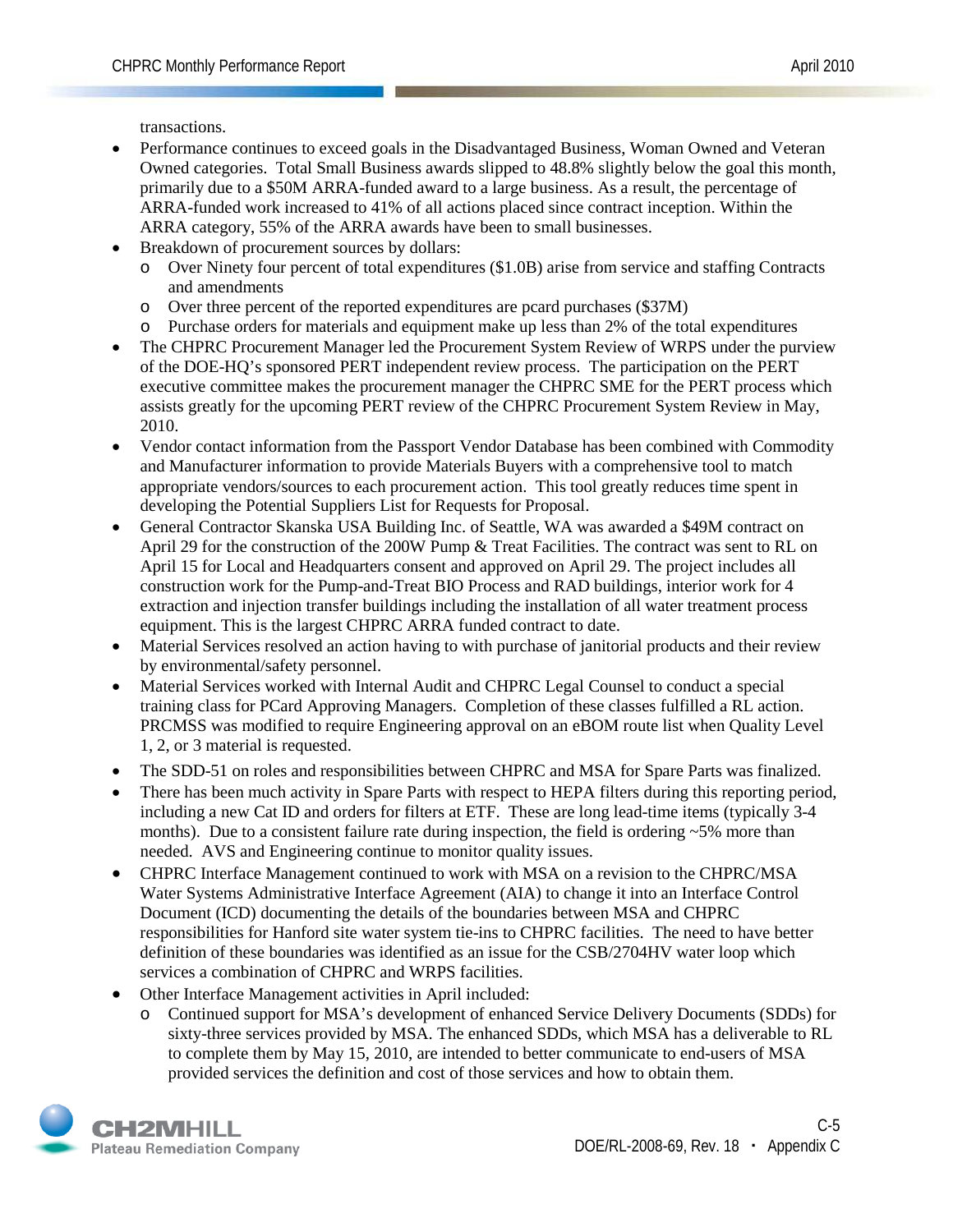- o Providing a recommended response to CHPRC Management to a worker concern related to less than adequate access to vanpooling for daily commutes.
- o Development of a new CHPRC/MSA Administrative Interface Agreement for Usage of Non-Regulated "Guzzler" Filter Vacuum Trucks and the Regulated "Guzzler" Filter Vacuum Truck. This AIA was developed on an expedited basis to support CHPRC Construction Forces need for access to MSA managed Guzzlers to support CHPRC work.
- o Assisting W&FM Project and S&GWR Project resolve an issue related to continued access to transportation services provided through MSA by commercial trucking companies.
- o Developing a draft guide defining roles and responsibilities for acquisition of equipment and vehicles for MSA administered Fleet. The draft guide expands on the CHPRC/MSA Administrative Interface Agreement to clarify when equipment and vehicles are not part of the DOE vehicle ceiling and CHPRC mission unique so that CHPRC can procure them directly.
- o Assisting CHPRC in the development of two Statements of Work to MSA required for MSA to give CHPRC Carpenter and Boilermakers access to MSA managed Carpenter and Sheet Metal Shops for performance of CHPRC Base and ARRA work. Access to these shops by CHPRC personnel resolved a long standing issue that had hampered CHPRC work.
- o Assisted W&FM Project on the process to borrow WRPS SCBA units.
- o Supporting the EPC-lead Task Team chartered with defining potential near term activities for Phase II of the K-Basins Sludge Project for additional DOE funding. Phase II consists of activities necessary to treat and package the retrieved sludge and transport it to a national repository.
- o Supporting development of an REA related to Usage Based Services.
- o Working with AMH and MSA on an issue associated with medical professionals referring CHPRC workers to Kadlec Hospital for further evaluation/treatment. CHPRC's policy is that worker and regular government vehicles are not prepared or equipped to provide the proper care should medical attention for a worker become necessary while in route to a hospital. MSA has agreed that when a medical professional refers a CHPRC worker to a hospital, the HFD will provide transportation for the worker. This issue continues to be worked with AMH.
- o Participated in the Washington State University (WSU), College of Engineering and Architecture, Department of Mechanical and Materials Engineering (MME) bi-annual two day Advisory Board meeting in Pullman, Washington, as a part of CHPRC's commitment for community involvement and support of education.

#### **Engineering, Projects and Construction (EPC)**

- Project Management support was provided to MSA through the management of six FY 2010 Life Cycle Upgrade projects. This PM support will be transitioned to MSA's newly formed project organization over the next two months.
- Central Engineering participated in the In-Process Design Review for the K-East Core Removal Project Preliminary Design. The review, led by CH Nuclear Business Group Chief Engineer David Lowe, was conducted at the SA Technology Loveland, Colorado office. An assessment close out was conducted with the SA Technology project team. A formal assessment report was provided to CHPRC project management.
- Central Engineering also:
	- o Continued to provide technical support to the ARRA facilities projects, including Statement of Work (SOW) review and approval, detailed design drawing checking and approval, calculation preparation, submittal reviews, Facility Modification Packages (FMPs), Design Change Notices (DCNs), Memorandum of Understanding (MOU) review and approval, and field walk downs at the mobile office construction sites.
	- o Chaired the April 13-15 Energy Facilities Contractors Group (EFCOG) Engineering Practices

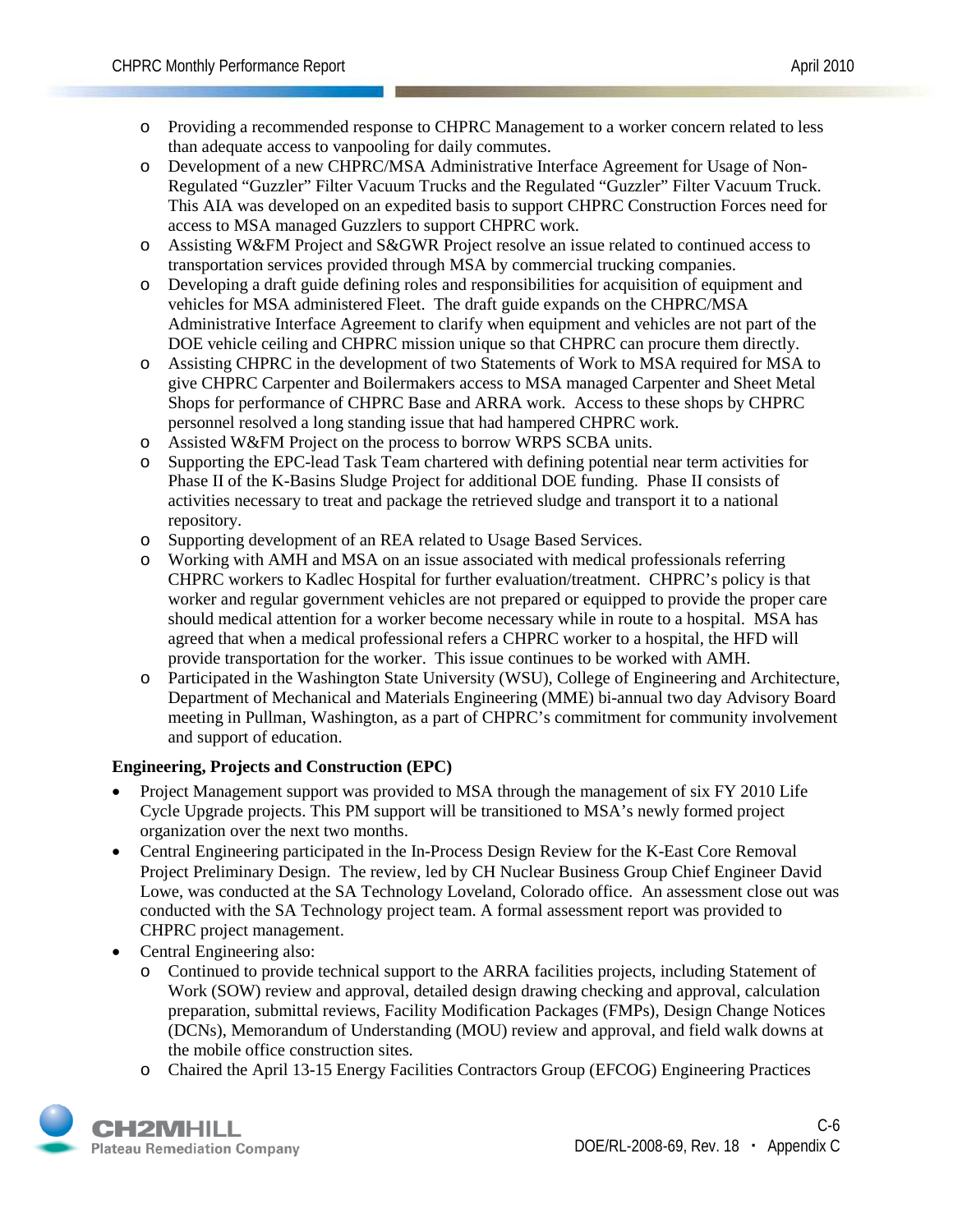Working Group (EPWOG) semi-annual meeting. Several DOE headquarters staff made presentations to the group. Topics discussed ranged from Draft DOE Guides (Safety Instrumented Systems, System Design Descriptions, and Fire Protection Program Criteria) to program overviews by DOE-HQ senior staff to technical Best Practices for sharing across the DOE contractors' community.

- o Routing a letter for RL's approval to implement new seismic response spectra for the Hanford site. This new spectra will satisfy the requirements of DOE-STD-1020-2002 & DOE-STD-1189 and the SCRD O 420.1B Rev. 4, Section E (5) PRC-Natural Phenomena Hazards Mitigation for DOE Facilities.
- o Performed a Work Site Assessment of lookalike equipment alerting techniques as they apply to the 2009 edition of NFPA 70E, Standard for Electrical Safety in the Workplace, Article 130.7(E)(4). The assessment involved PFP, WRAP, 100K and T-Plant. Awareness of the hazards associated with lookalike electrical equipment and the measures being taken to control the hazards were determined to be adequate. The assessment conclusions also noted an especially effective good practice being used at 100K and T-Plant and communicated the technique to the other CHPRC Projects.
- o Identified an innovative approach to managing Nationally Recognized Testing (NRTL) Laboratory requirements, identified alternate NRTL service providers and has been using them, recognizing a cost savings from the previous provider.

#### **Communications and Outreach**

- CHPRC Office of Public Affairs supported RL with Recovery Act and Outreach activities throughout the month of April.
- Recovery Act support included submission of Recovery Act weekly progress reports, progress videos and newsletter article submissions for HQ. Representatives from CHPRC Communications attended the Recovery Act Information Exchange in Washington, D.C., April 27-28, to share challenges and lessons learned and discuss a path forward for implementing and communicating Recovery Act funding.
- Communications published a brochure booklet covering the progress CHPRC has made with Recovery Act funding since April 2009 for distribution to workers and external audiences.
- The Society for Environmental Journalists (SEJ) toured the Hanford Site on April 23 and visited the DX Groundwater Treatment Facility, one of two pump-and-treat systems CHPRC is constructing with Recovery Act funding. The SEJ is an organization of journalists with a mission to raise awareness and strengthen news coverage of environmental issues.
- Public tours of the Hanford Site began and include a stop at the ARRA-funded 200 West Groundwater Treatment Facility construction site where visitors are briefed about the innovative technologies being used by CHPRC to remediate contaminated groundwater, to strengthen and increase news coverage of environmental issues.
- Communications produced the following ARRA videos in April:
	- o Backfilling of the 212-N, -P, and –R building sites
	- o Resumed shipments of transuranic waste
	- o Demolition of the 183KW Sedimentation Basin complex
	- o Removal of a hood from the Plutonium Finishing Plant
	- o Profile of the subcontractor Carpenter Drilling
	- o Remediation of the 216-N-4 waste site.
- Other outreach activities included preparation activities for the Central Plateau and Transuranic Mixed Waste TPA Change Packages public comment period (May 3 – June 17).
- In April, CHPRC Project Communications moved project communications support out to the field. Three of the four field based Vice Presidents now have a fully integrated Communications Specialist

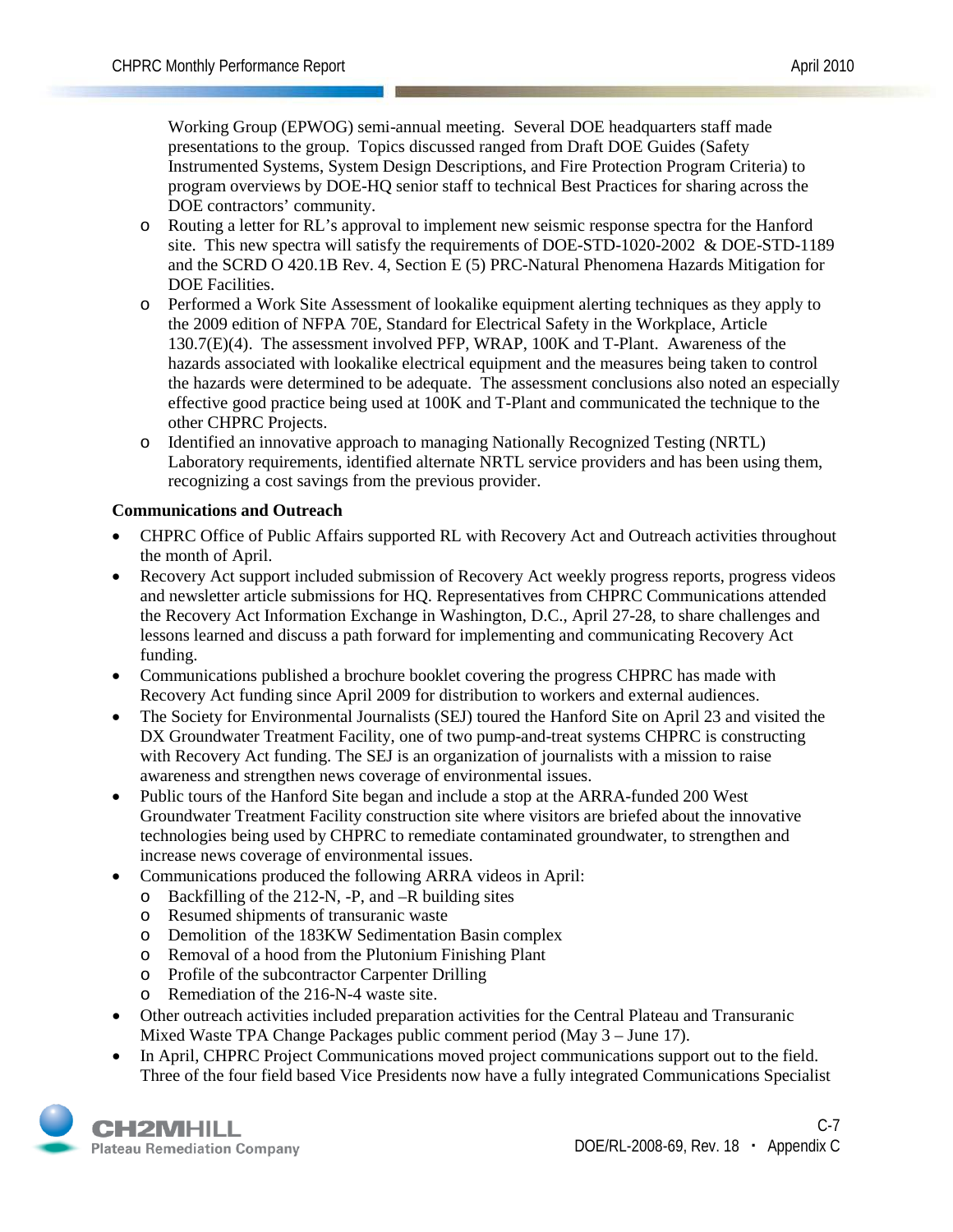available to help improve communications with the workforce. These specialists will drive safety, worker involvement, community relations and any other communications efforts.

- Produced a "Dirty Jobs" type video of EPC VP Kent Dorr going into the field to learn to be a pipefitter. Kent spent half a day with a pipefitting crew working with them and discussing any job related issues they might have. This provided an opportunity to recognize a high-performing work crew. The video will be shared with CHPRC workers.
- Other support from Communications during the month of April included:
	- o Completed shooting of Soil and Groundwater video highlighting the 200W Pump and Treat Project. This video will be shown on public tours and will be a great tool to explain to the public how groundwater remediation supports DOE's 2015 vision.
	- o Wrote, edited and distributed 22 all-employee messages for various departments, projects and initiatives.
	- o Coordinated the April PZAC meeting by developing the presentation, and providing messaging advice to Safety and the D&D project.
	- o Partnered with Safety to present an all-hands meeting for PFP, D&D, EPC and Business Services. These meetings included lessons learned from Trench 11, company accomplishments, scope, and an introduction to the employee incentive plan.
	- o Produced time lapse sequences documenting a glovebox removal at PFP, Demolition at ALE, and the 100DX Pump and Treat facility.
	- $\circ$  Wrote the tour script for the 200 West Pump & Treat Facility public tours and provided briefings to four tours which included the public, DOE officials and members of the media.
	- o Produced the monthly newsletter, On the Plateau, highlighting project and worker accomplishments as well as community involvement.
	- o Supported CHPRC environmental management efforts by editing, writing, and designing the Green Gazette and a poster campaign focused on alternative transportation, tools used to share environmental objectives with the workforce.
	- o Supported RL with numerous tours, including congressional staffers, Government Accountability Office, Tribal Officials, Dae Chung, the Principal Deputy Assistant Secretary in the DOE Office of Environmental Management and others.
	- o Produced a newspaper advertisement for the Small Business Symposium.

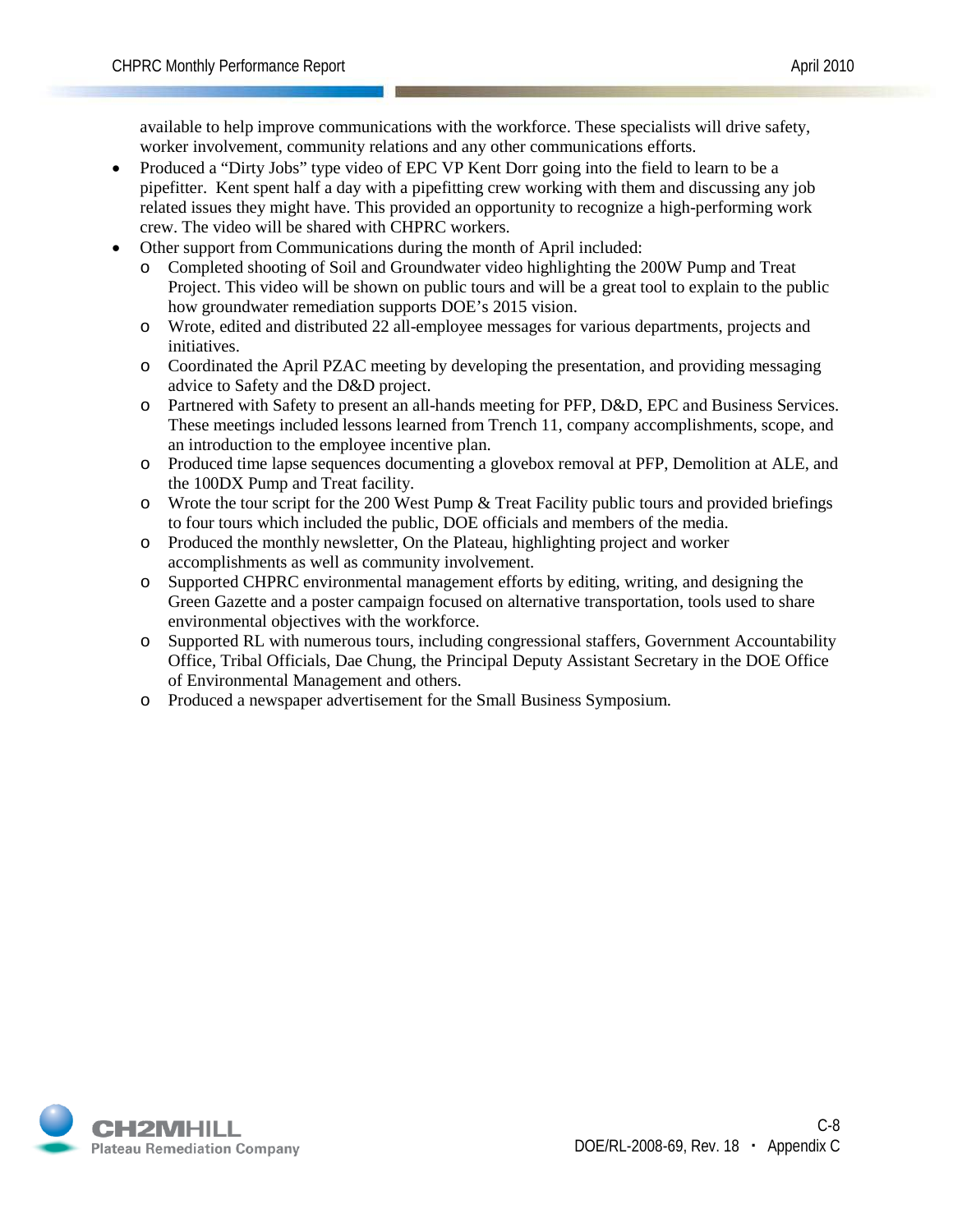### **PROJECT BASELINE PERFORMANCE Current Month (\$M)**

|                                                                 |                                                        |                                                        | $($ $)$                                              |     |                          |             |             |                                                                             |
|-----------------------------------------------------------------|--------------------------------------------------------|--------------------------------------------------------|------------------------------------------------------|-----|--------------------------|-------------|-------------|-----------------------------------------------------------------------------|
| <b>WBS 000</b><br><b>Project Services and</b><br><b>Support</b> | <b>Budgeted</b><br>Cost<br>of Work<br><b>Scheduled</b> | <b>Budgeted</b><br>Cost<br>of Work<br><b>Performed</b> | <b>Actual</b><br>Cost<br>of Work<br><b>Performed</b> | \$) | Schedule Schedule<br>(%) | Cost<br>\$) | Cost<br>(%) | <b>Budget at</b><br>Variance Variance Variance Variance Completion<br>(BAC) |
| <b>Indirect WBS 000</b><br><b>Total</b>                         | 11.0                                                   | 11.0                                                   | 10.1                                                 | 0.0 | 0.2%                     | 0.9         | 8.1%        | 949.0                                                                       |
| Communications and<br>Outreach                                  | 0.3                                                    | 0.3                                                    | 0.1                                                  |     |                          |             |             | 14.8                                                                        |
| Safety, Health, Security<br>and Quality                         | 1.9                                                    | 1.9                                                    | 1.6                                                  |     |                          |             |             | 105.0                                                                       |
| <b>Environmental Programs</b><br>and Strategic Planning         | 0.5                                                    | 0.5                                                    | 0.4                                                  |     |                          |             |             | 34.7                                                                        |
| <b>Business Services and</b><br>Project Controls                | 7.7                                                    | 7.7                                                    | 7.2                                                  |     |                          |             |             | 758.5                                                                       |
| Engineering, Projects<br>and Construction                       | 0.6                                                    | 0.6                                                    | 0.7                                                  |     |                          |             |             | 35.9                                                                        |
|                                                                 |                                                        |                                                        |                                                      |     |                          |             |             |                                                                             |
| <b>PBS Allocations</b><br>(RL-0XX.99) Total                     | 10.9                                                   | 10.9                                                   | 10.1                                                 | 0.0 | $0.0\%$                  | 0.8         | 7.0%        | 949.0                                                                       |
| <b>Base Total</b>                                               | 4.7                                                    | 4.7                                                    | 3.8                                                  |     |                          |             |             | 793.0                                                                       |
| $RL-11$                                                         | 0.6                                                    | 0.6                                                    | 0.4                                                  |     |                          |             |             | 47.5                                                                        |
| $RL-12$                                                         | 0.9                                                    | 0.9                                                    | 0.7                                                  |     |                          |             |             | 85.4                                                                        |
| $RL-13$                                                         | 1.1                                                    | 1.1                                                    | 0.9                                                  |     |                          |             |             | 260.5                                                                       |
| <b>RL-30</b>                                                    | 1.7                                                    | 1.7                                                    | 1.5                                                  |     |                          |             |             | 180.7                                                                       |
| $RL-40$                                                         | 0.3                                                    | 0.3                                                    | 0.1                                                  |     |                          |             |             | 157.5                                                                       |
| $RL-41$                                                         | 0.2                                                    | 0.2                                                    | 0.1                                                  |     |                          |             |             | 57.3                                                                        |
| <b>RL-42</b>                                                    | 0.0                                                    | 0.0                                                    | 0.0                                                  |     |                          |             |             | 4.0                                                                         |
| <b>ARRA Total</b>                                               | 6.2                                                    | 6.2                                                    | 6.3                                                  |     |                          |             |             | 156.0                                                                       |
| $RL-11$                                                         | 1.3                                                    | 1.3                                                    | 1.4                                                  |     |                          |             |             | 40.0                                                                        |
| $RL-13$                                                         | 1.5                                                    | 1.5                                                    | 1.5                                                  |     |                          |             |             | 37.5                                                                        |
| <b>RL-30</b>                                                    | 0.8                                                    | 0.8                                                    | 0.7                                                  |     |                          |             |             | 13.4                                                                        |
| $RL-40$                                                         | 1.4                                                    | 1.4                                                    | 1.3                                                  |     |                          |             |             | 37.2                                                                        |
| $RL-41$                                                         | 1.2                                                    | 1.2                                                    | 1.3                                                  |     |                          |             |             | 27.8                                                                        |
|                                                                 |                                                        |                                                        |                                                      |     |                          |             |             |                                                                             |

Numbers are rounded to the nearest \$0.1M.

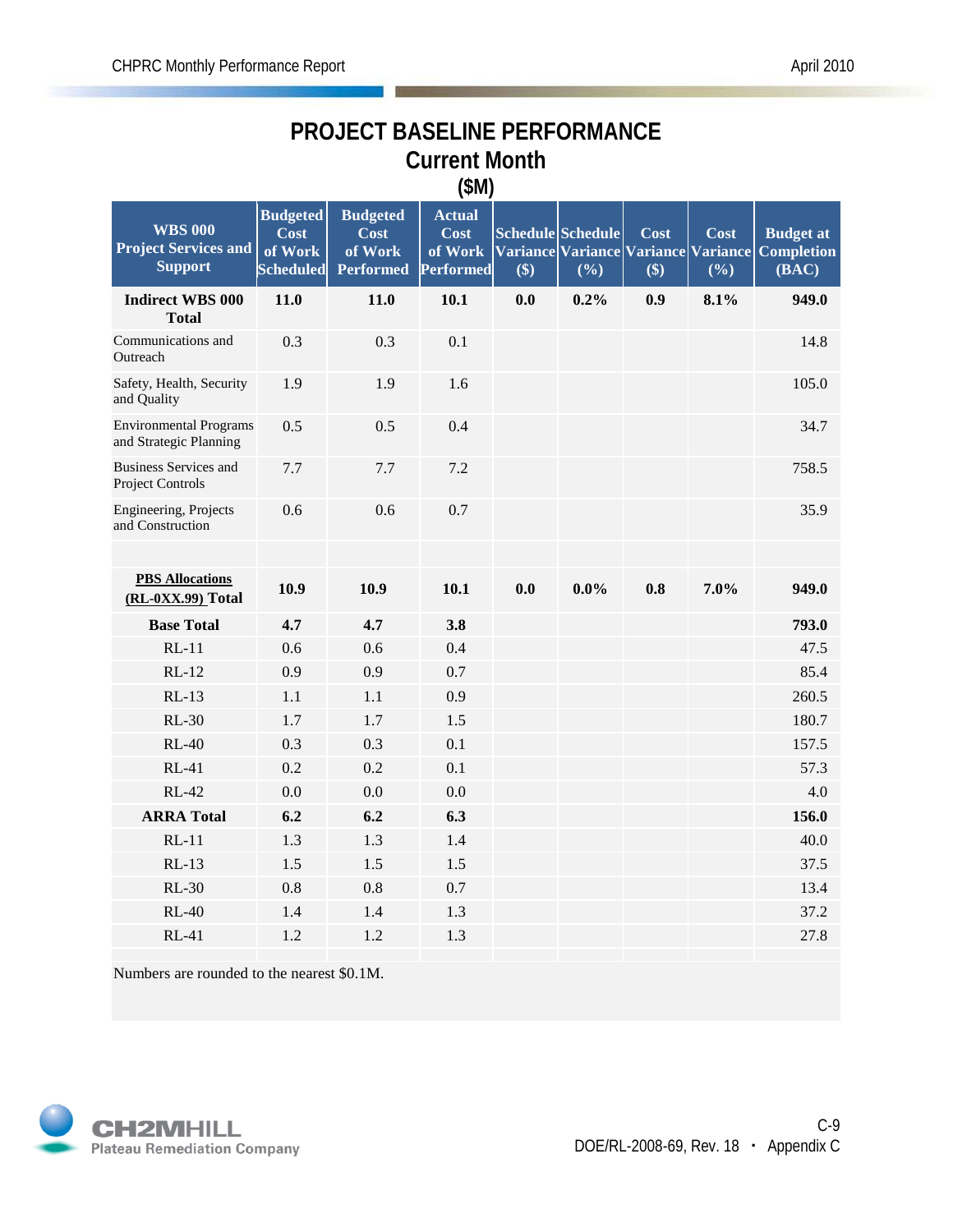#### **Indirect WBS 000**

#### **CM Schedule Performance: (+\$0.0M/-0.2%)**

The positive schedule variance is within threshold.

#### **CM Cost Performance: (+\$0.9M/+8.1%)**

The positive cost variance is primarily due to a one-time point adjustment to reflect the reduced G&A rate from  $14.77\%$  to  $11.38\%$  (-\$1.5M), offset by continued efficiencies (+\$2.3M).

Variance in each PBS may be higher or lower than the composite variance as a result of the PRC accounting practice of distributing cost based on the Project's actual cost instead of the accounting practice of planning the BCWS distribution based on the Project's BCWS by each PBS.

#### **PBS Allocations (RL-0XX.99)**

**CM Schedule Performance: (\$0.0M/0.0%)** Level of Effort. **CM Cost Performance: (+\$0.8M/+\$7.0%)** See Indirect WBS 000 above.

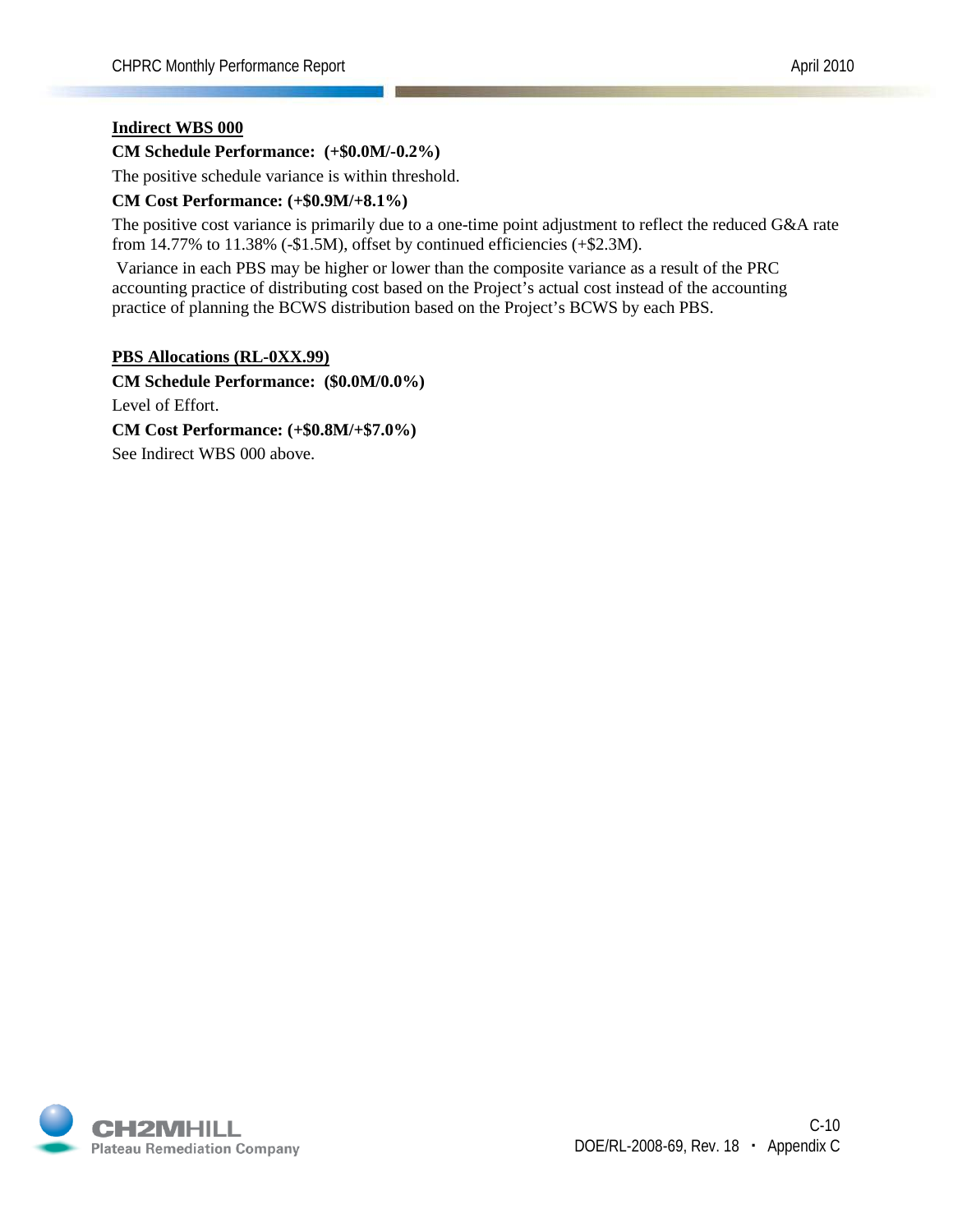| (SM)                                                      |                                           |                                                                  |                                                             |                                           |                                           |                                |                                |                                                |
|-----------------------------------------------------------|-------------------------------------------|------------------------------------------------------------------|-------------------------------------------------------------|-------------------------------------------|-------------------------------------------|--------------------------------|--------------------------------|------------------------------------------------|
| <b>WBS 000</b><br><b>Project Services</b><br>and Support  | <b>Budgeted</b><br>Cost of<br><b>Work</b> | <b>Budgeted</b><br>Cost of<br><b>Work</b><br>Scheduled Performed | <b>Actual</b><br>Cost of<br><b>Work</b><br><b>Performed</b> | <b>Schedule</b><br><b>Variance</b><br>\$) | <b>Schedule</b><br><b>Variance</b><br>(%) | Cost<br><b>Variance</b><br>\$) | Cost<br><b>Variance</b><br>(%) | <b>Budget at</b><br><b>Completion</b><br>(BAC) |
| <b>Indirect WBS 000</b><br><b>Total</b>                   | 158.8                                     | 158.8                                                            | 138.2                                                       | 0.0                                       | $0.0\%$                                   | 20.7                           | 13.0%                          | 949.0                                          |
| Communications and<br>Outreach                            | 3.3                                       | 3.3                                                              | 3.0                                                         |                                           |                                           |                                |                                | 14.8                                           |
| Safety, Health,<br>Security and Quality                   | 28.0                                      | 28.0                                                             | 23.5                                                        |                                           |                                           |                                |                                | 105.0                                          |
| Environmental<br>Program and<br><b>Strategic Planning</b> | 7.8                                       | 7.8                                                              | 6.3                                                         |                                           |                                           |                                |                                | 34.7                                           |
| <b>Business Services</b><br>and Project Controls          | 110.2                                     | 110.2                                                            | 98.0                                                        |                                           |                                           |                                |                                | 758.5                                          |
| Engineering, Projects<br>and Construction                 | 9.6                                       | 9.6                                                              | 7.4                                                         |                                           |                                           |                                |                                | 35.9                                           |
| <b>PBS Allocations</b><br>(RL-0XX.99) Total               | 158.9                                     | 158.9                                                            | 138.2                                                       | 0.0                                       | 0.0                                       | 20.7                           | 13.0%                          | 949.0                                          |
| <b>Base Total</b>                                         | 95.1                                      | 95.1                                                             | 89.6                                                        |                                           |                                           |                                |                                | 793.0                                          |
| $RL-11$                                                   | 15.0                                      | 15.0                                                             | 14.8                                                        |                                           |                                           |                                |                                | 47.5                                           |
| $RL-12$                                                   | 16.2                                      | 16.2                                                             | 15.7                                                        |                                           |                                           |                                |                                | 85.4                                           |
| $RL-13$                                                   | 28.1                                      | 28.1                                                             | 26.2                                                        |                                           |                                           |                                |                                | 260.5                                          |
| $RL-30$                                                   | 26.5                                      | 26.5                                                             | 25.2                                                        |                                           |                                           |                                |                                | 180.7                                          |
| $RL-40$                                                   | 5.8                                       | 5.8                                                              | 4.6                                                         |                                           |                                           |                                |                                | 157.5                                          |
| $RL-41$                                                   | 2.2                                       | 2.2                                                              | 1.9                                                         |                                           |                                           |                                |                                | 57.3                                           |
| <b>RL-42</b>                                              | 1.4                                       | 1.4                                                              | 1.3                                                         |                                           |                                           |                                |                                | 4.0                                            |
| <b>ARRA Total</b>                                         | 63.8                                      | 63.8                                                             | 48.6                                                        |                                           |                                           |                                |                                | 156.0                                          |
| $RL-11$                                                   | 16.1                                      | 16.1                                                             | 12.8                                                        |                                           |                                           |                                |                                | 40.0                                           |
| $RL-13$                                                   | 12.5                                      | 12.5                                                             | 11.9                                                        |                                           |                                           |                                |                                | 37.5                                           |
| $RL-30$                                                   | 6.0                                       | 6.0                                                              | 4.4                                                         |                                           |                                           |                                |                                | 13.4                                           |
| $RL-40$                                                   | 16.9                                      | 16.9                                                             | 12.1                                                        |                                           |                                           |                                |                                | 37.2                                           |
| $RL-41$                                                   | 12.3                                      | 12.3                                                             | 7.4                                                         |                                           |                                           |                                |                                | 27.8                                           |

# **Contract-to-Date**

Numbers are rounded to the nearest \$0.1M.

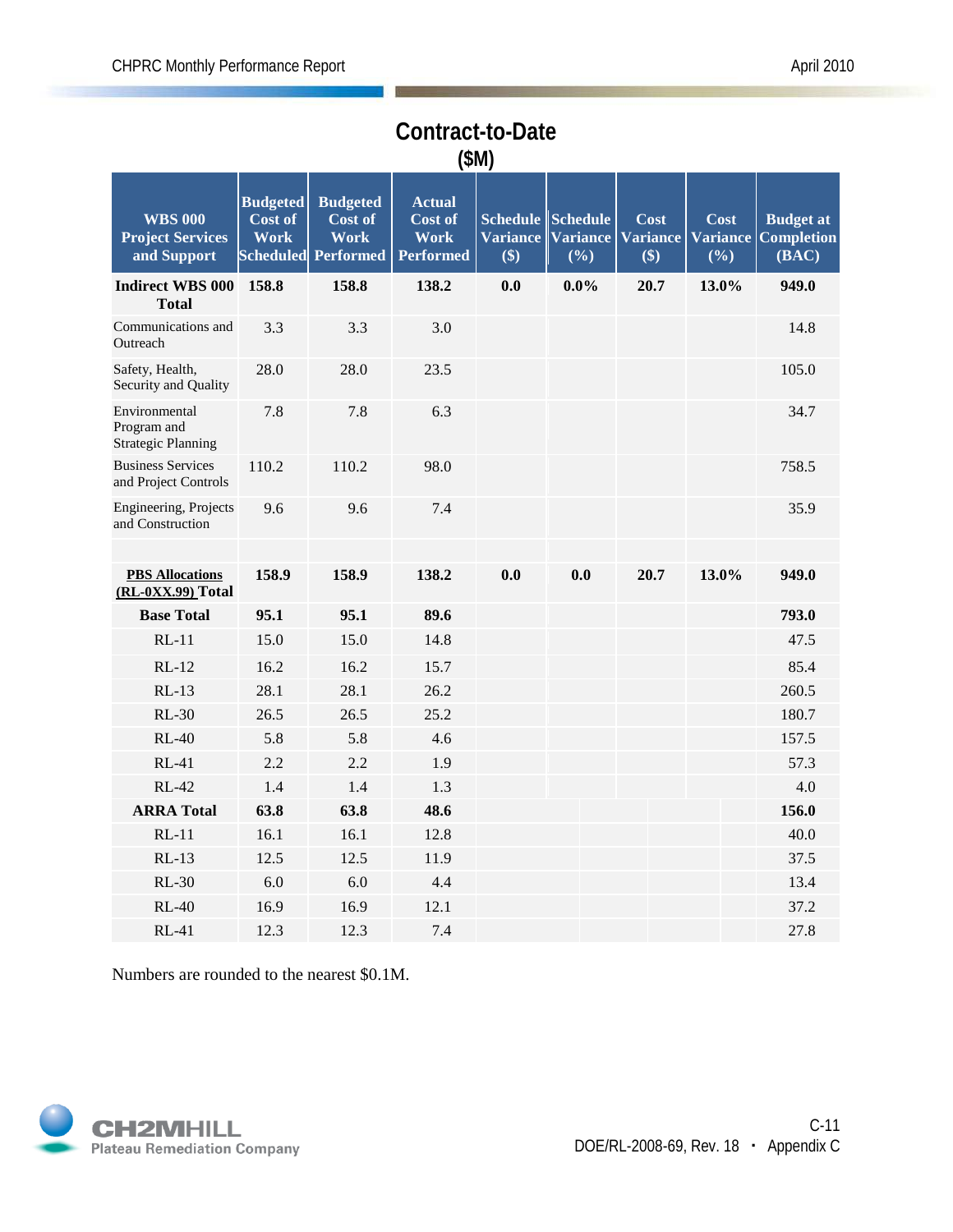#### **Indirect WBS 000**

#### **CTD Schedule Performance: (\$0.0M/0.0%)**

The negative schedule variance is within threshold.

#### **CTD Cost Performance: (+\$20.7M/+13.0%)**

The positive variance for PRC G&A and DD activities is distributed by weighted percentage to the Base and ARRA PBSs. This is the result of lower than expected FY 2009 G&A costs due company level and Other Hanford Pass-back, lower assessments from MSA for Other Provided Services to PRC, and labor underrun in project support staff related to ARRA Ramp-up (+\$17.2M). FY 2010 positive cost variance of \$3.5M is mostly attributed to: lower than planned receipt of G&A from the projects with costs for GPP and CENRTC being processed later than scheduled (-\$1.7M); implementation of the Rewards and Retention Program as approved by RL in April 2010 (+\$1.1M), actual lower cost for the Retiree Insurance Program through February 2010 (\$0.9); and miscellaneous efficiencies within threshold  $(+\$3.2M).$ 

Variance in each PBS may be higher or lower than the composite variance as a result of the PRC accounting practice of distributing cost based on the Project's actual cost instead of the accounting practice of planning the BCWS distribution based on the Project's BCWS by each PBS.

#### **Critical Path Schedule**

N/A – Level of Effort.

#### **PBS Allocations (RL-0XX.99)**

**CTD Schedule Performance: (\$0.0M/0.0%)**

Level of Effort.

#### **CTD Cost Performance: (+\$20.7M/+13.0%)**

See Indirect WBS 000 above.

#### **Critical Path Schedule**

N/A - Level of Effort.

#### **Estimate at Completion (EAC)**

The BAC and EAC now include FY 2009 through FY 2018, the PRC contract period. The variance between the EAC and the BAC reflects the impact of slower than planned staffing ramp-up for support to the ARRA workload coupled with efficiencies in current workloads.

#### **Baseline Change Requests**

See Overview.

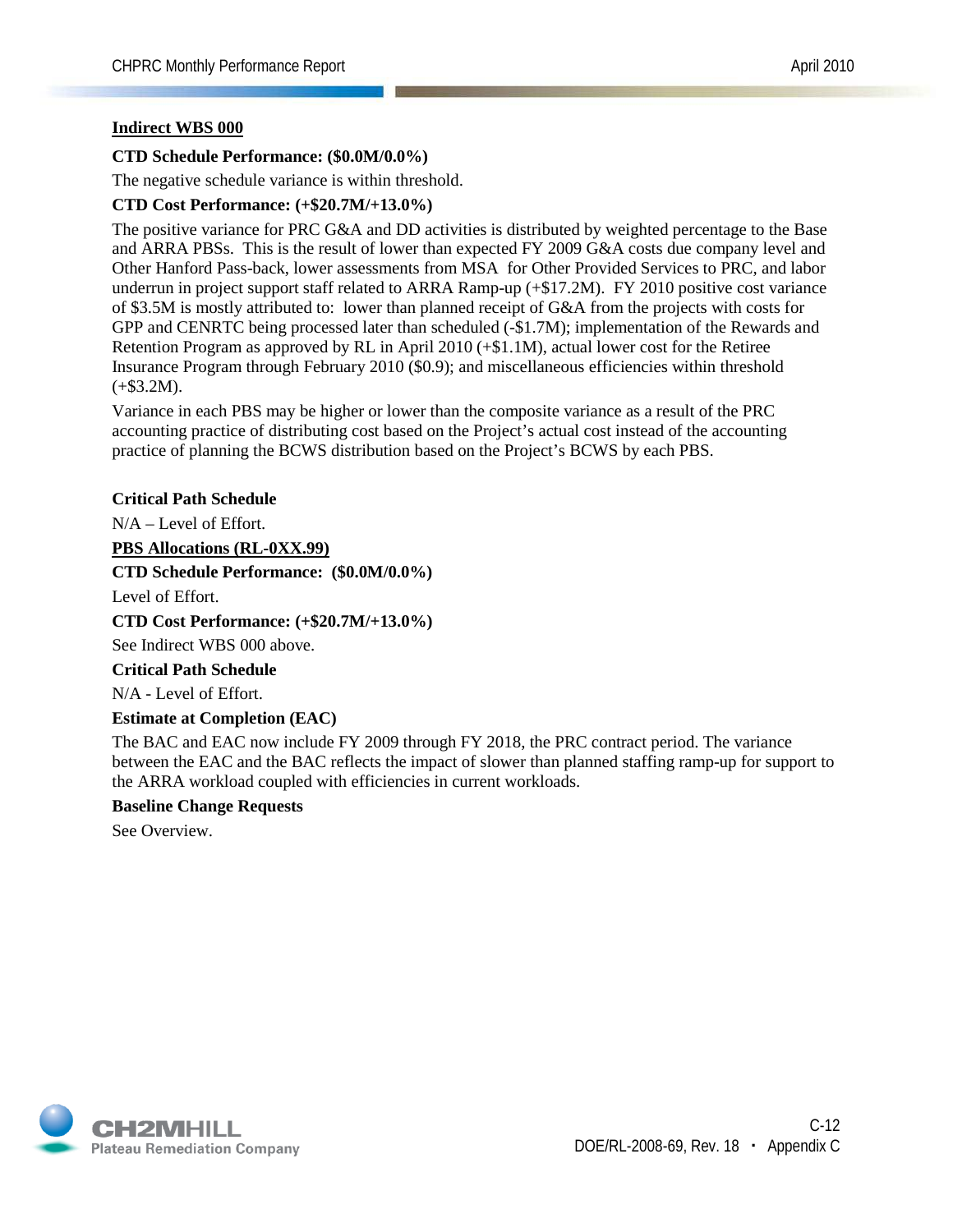### **FY 2010 FUNDS vs. Fiscal Year Spend Forecast (\$M)**

|                                                                 | <b>FY 2010</b>                             |             |                 |
|-----------------------------------------------------------------|--------------------------------------------|-------------|-----------------|
| <b>WBS 000</b><br><b>Project Services and</b><br><b>Support</b> | Projected<br><b>Funding</b>                | <b>FYSF</b> | <b>Variance</b> |
| <b>ARRA</b>                                                     | 64.4                                       | 64.7        | $-0.3$          |
| <b>Base</b>                                                     | 51.0                                       | 53.5        | $-2.5$          |
| <b>Total</b>                                                    | 115.4                                      | 118.2       | $-2.8$          |
|                                                                 | Numbers are rounded to the nearest \$0.1M. |             |                 |
| Communications and<br>Outreach                                  | 2.7                                        | 2.3         |                 |
| Safety, Health, Security and<br>Quality                         | 21.4                                       | 23.1        |                 |
| Environmental Program and<br><b>Strategic Planning</b>          | 5.1                                        | 4.3         |                 |
| <b>Business Services and Project</b><br>Controls                | 79.7                                       | 82.0        |                 |
| Engineering, Projects and<br>Construction                       | 6.5                                        | 6.4         |                 |
| <b>PBS Allocations</b><br>(RL-0XX.99) Total                     |                                            |             |                 |
| <b>Base Total</b>                                               | 51.0                                       | 53.5        | $-2.5$          |
| $RL-11$                                                         | 6.9                                        | 6.4         |                 |
| $RL-12$                                                         | 9.7                                        | 10.5        |                 |
| $RL-13$                                                         | 11.6                                       | 13.4        |                 |
| $RL-30$                                                         | 17.8                                       | 19.2        |                 |
| $RL-40$                                                         | 2.9                                        | 1.9         |                 |
| $RL-41$                                                         | 1.9                                        | $2.0\,$     |                 |
| $RL-42$                                                         | $0.2\,$                                    | $0.2\,$     |                 |
| <b>ARRA Total</b>                                               | 64.4                                       | 64.7        | $-0.3$          |
| $RL-11$                                                         | 13.4                                       | 14.2        |                 |
| $RL-13$                                                         | 16.0                                       | 16.3        |                 |
| <b>RL-30</b>                                                    | $8.0\,$                                    | 6.7         |                 |
| $RL-40$                                                         | 14.5                                       | 15.0        |                 |
| $RL-41$                                                         | 12.5                                       | 12.5        |                 |